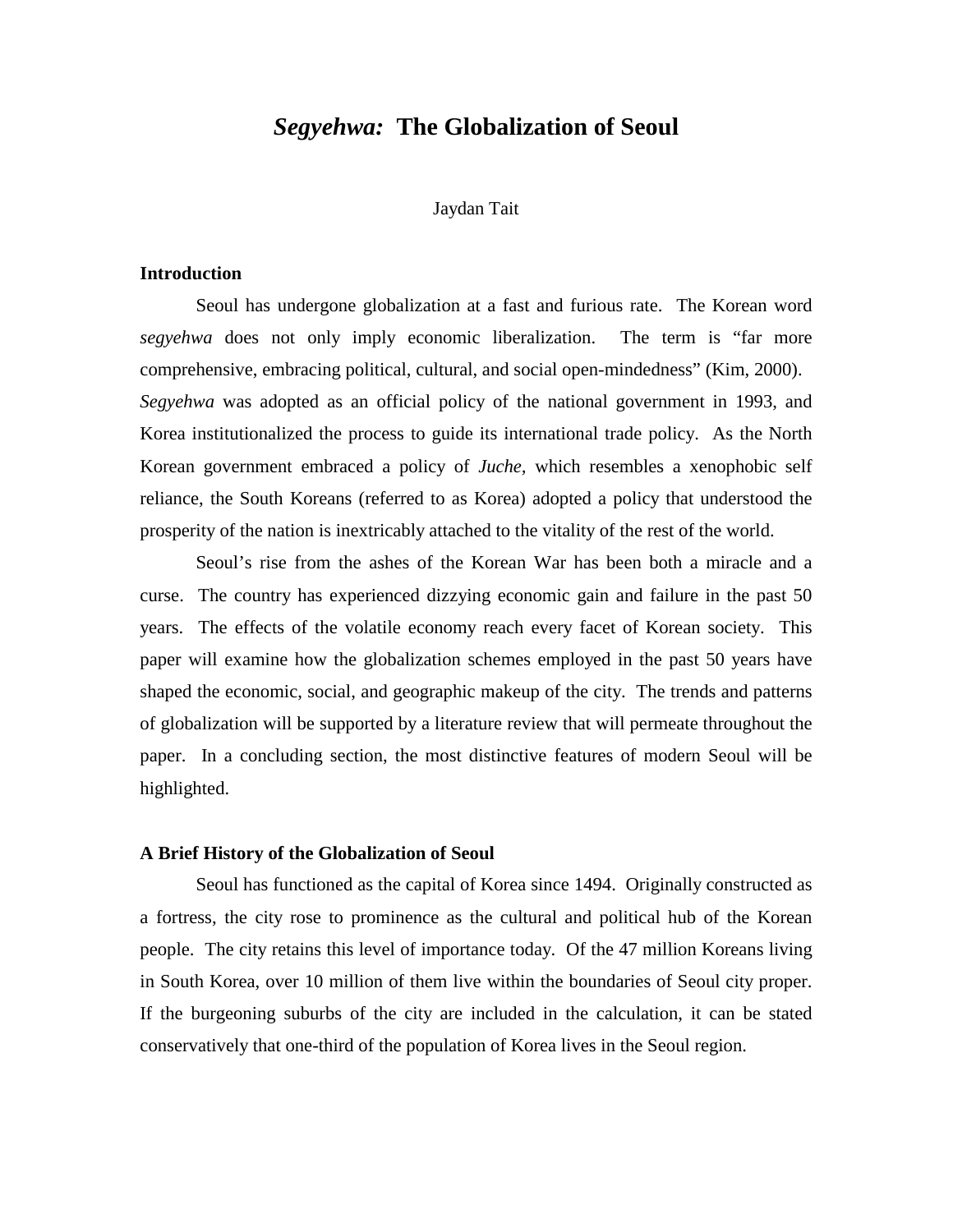For centuries before its annexation by Japan in 1909, Korea was known as the Hermit Kingdom. Korea would not become fully independent for another 36 years. The economy during the inter-world war period was almost completely agrarian based. "In 1925, 10.7% of the labor force was non-agricultural, and 3.5% of the population was urban" (Mills and Song, 1979). In 75 years, the economic structure has changed from a rural, labour-intensive farming based economy to a matured post-industrial economy.

#### **The Globalization of the Economy of Seoul**

 Seoul was destroyed during the three year long Korean war. The war pitted South Korean forces backed by the United Nations against the Chinese supported North Korean Stalinist regime. The current demarcation line along the  $38<sup>th</sup>$  Parallel runs metres from the original dividing line established in 1945. Millions of Koreans were killed and displaced by the conflict and the country was in ruin. Twice North Korean forces overran Seoul and fierce battles left little remaining of the original city. The surviving Koreans immediately began to rebuild the city. Backed by the US military and the post World War 2 American economic machine, Seoul rebuilt dramatically. Democracy did not succeed in the Republic of Korea after the inter Korean conflict. The political climate accompanying the rise of Korea as a global economic force was characterized by ironfisted military rule. The military leaders used 5-year plans to industrialize the country. Seoul became the manufacturing centre of the growing economy. "Between 1960 and 1966, the urban population increased by 40%" (Mills and Song, 1979). Along with a steady stream of migration into Seoul, "two characteristics that appear to be especially significant in Korea's development were the active role of the government in economic affairs and the government's heavy emphasis on export expansion" (Kuznuts, 1986).

*The Chaebol-* During the rapid economic growth of the 1960s, large corporations rose to prominence as domestic and international producers. "The *Chaebol* are family-owned and –managed business conglomerates, which have dominated the South Korean economy since the 1960s" (Kim, E.M., 2000). *Chaebol* are defined as the top 30 performing companies identified by the national government. "At the centre of the old economic model was a government-*chaebol* alliance, whereby organized labor was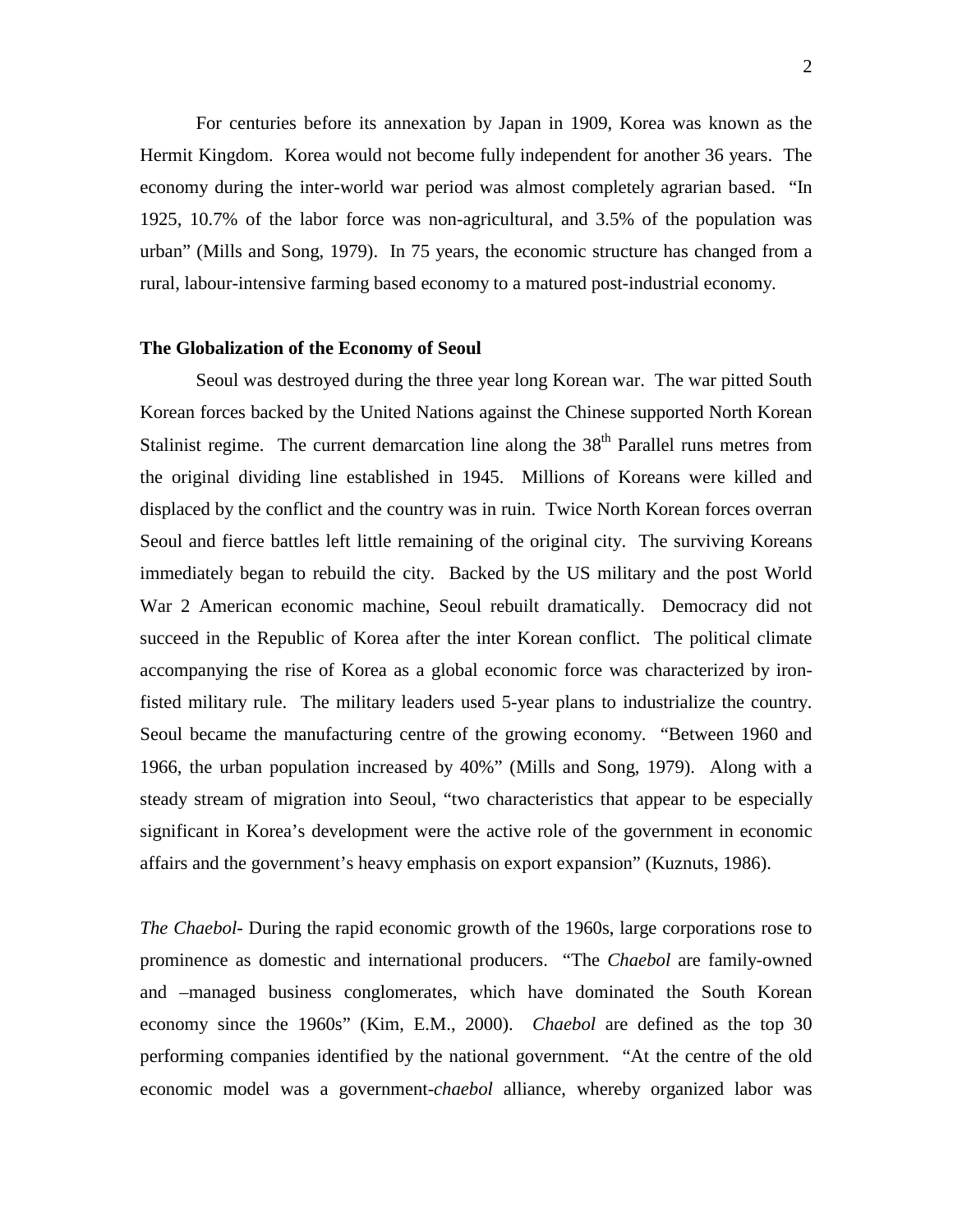strictly controlled and excluded by law from direct political activity or the funding of political parties" (Gills, B. and Gills, D., 2000). Dictatorial governments and business worked together to maintain a motivated workforce that was denied freedom of labor or political organization. The economic boom was justification for the restrictions placed upon the long suffering population.

Korea continued to export at high volumes yet remained virtually closed to foreign imports. Some multinational department stores had infiltrated the economy, most notably from Europe. Until the late eighties, however, Seoul remained almost exclusively the domain of Korean business and foreigners were still rarely seen on city streets. "One result of the rapid economic growth or development experienced was a tripling of the average person's income in the twenty years before 1985, so that the typical Korean was better off than twenty years before" (Kuznets, 1986). This point is debatable; if "better off" only accounts for income than the lot of the average Korean may have improved, but the costs as measured by quality of life and political and social freedom were very high..

*The Olympics-* The Olympic games of 1988 opened the country as no event had previously. "Particular attention must be played to those East Asian cultural traditions-for example, mass campaigns and mass mobilization of a populace-that might help explain the extraordinary impetus the Olympics seemed to provide to the country's overall economic growth", (Larson and Park, 1993). Along with the economic catalyst to further propel the economy, the exposure provided by the Olympics placed pressure on the President of Korea to make a declaration calling for sweeping democratic reforms (Rogers in Larson and Park, 1993).

The political freedoms promised in the late 1980s were realized in 1993 with the election of the first popularly elected Korean head of state in 30 years, Kim Young Sam. Kim introduced *segyehwa* as the cornerstone of the new economic policy. Not only would Seoul be an exporting leader, but also the city would accept investment by foreign firms. Table 1 shows this rise in foreign direct investment.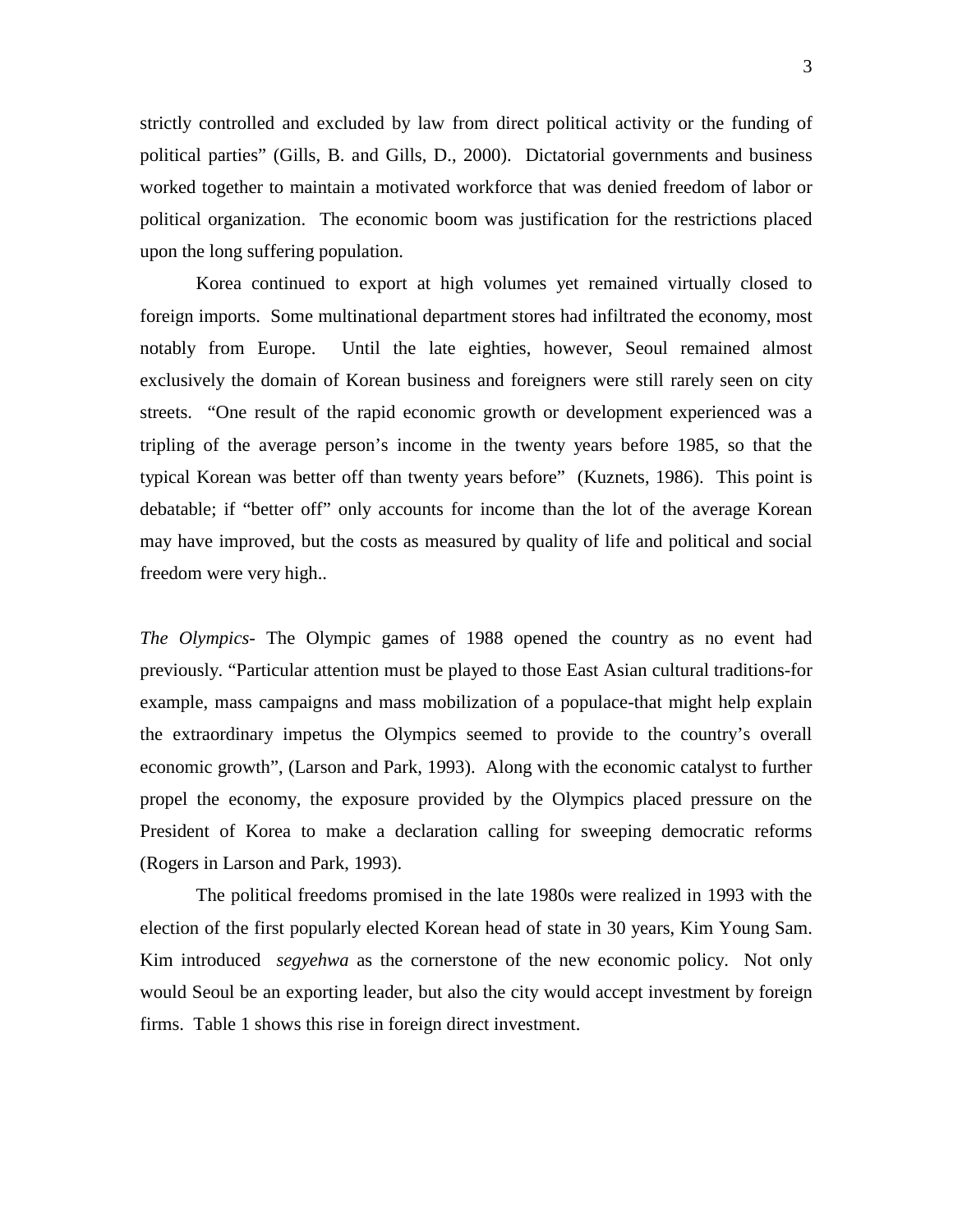#### **TABLE 1: Foreign Direct Investment in Seoul, 1982-1996**

|                      |                               | National share,   |                |                                 |          |
|----------------------|-------------------------------|-------------------|----------------|---------------------------------|----------|
|                      | 1982                          | 1987              | 1992           | 2996                            | 1996 (%) |
| Manufacturing        | 133.3 (22.7)                  | 291.7 (19.0)      | 512.8 (17.5)   | 666.7 (13.4)                    | 8.0      |
| Services             | 451.8 (76.9)                  | 690.90<br>1,245.8 | 2,421.4 (82.5) | 4.310.3 (86.6)                  | 69.D     |
| Hatels               | 212.1                         | 872.9             | 1,186.8        | 1,245.8                         | 53.9     |
| Finance              | 146.6                         | 216.8             | 605.4          | 1.122.1                         | 81.3     |
| Commerce and trade   | 0.4                           | 11.5              | 178.6          | 558.1                           | 86.8     |
| Retail and wholesale | 0.5                           | 16.6              | 61.0           | 283.5                           | 50.4     |
| Insurance            | 3.0                           | 4.4               | 181.9          | 237.4                           | 99.8     |
| Total                | 587.4 (100.0) 1,539.2 (100.0) |                   |                | 2,934.9 (103.0) 4,977.7 (100.0) | 33.9     |
|                      |                               |                   |                |                                 |          |

\* Outstanding as at the end of oach your<br>Source: International Examples: Palicy Bureau, Melotry of Friance and Economy, Horso (1996)

The future appeared bright for the city. American and European cars were now seen on Seoul's streets, and Seoulers could eat in a myriad of restaurants found elsewhere around the world.

*The IMF Crisis-* The Asian economic crisis overwhelmed Seoul like a tidal wave in 1997. "After a series of major corporate bankruptcies in South Korea and currency crisis in Southeast Asia, South Korea entered a full scale financial crisis, revealing deep structural problems in the banking and corporate sectors" (Gills, B. and Gills, D., 2000). The government *segyehwa* policy was unable to counter the domino effect of economic failure spreading across Asia.

"Korea was especially hard hit because of the government's inability to manage the crisis and because the *Chaebols'* "beyond Asia investments in Africa, East European countries and Russia proved the companies' truly 'global' reach. Indeed, this surge of overseas investment over the years prior to the IMF bailout had resulted in the 'liquidity crisis' that was a crucial factor in the recent Korean financial troubles" (Short and Kim, 1999).

The Korean currency, the Won, went through a depreciation freefall, as shown below.

## **Figure 1: Depreciation of the Korean Won**

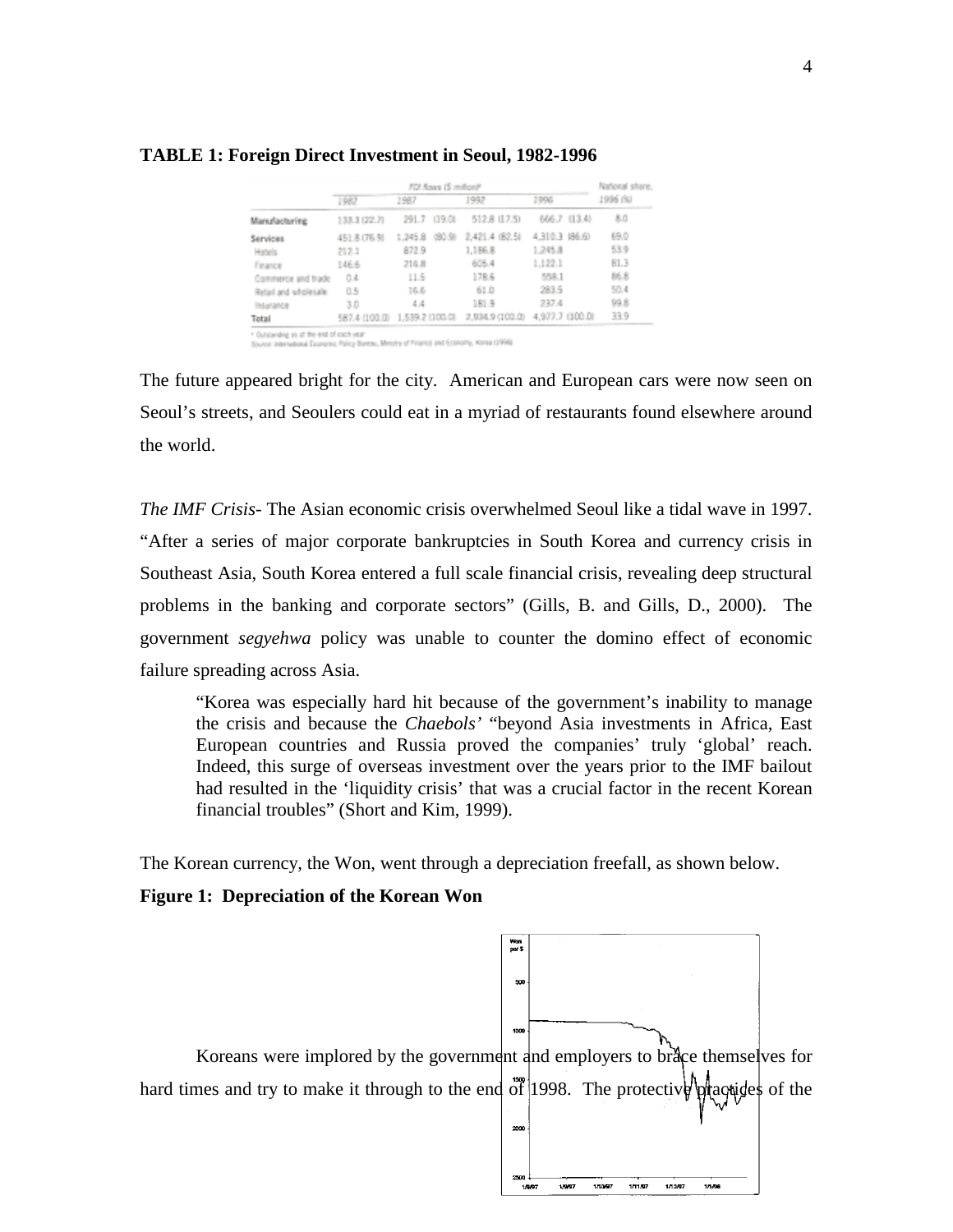government and the overextension of *Chaebol* credit lines paralyzed the country. The IMF rode to the rescue of Seoul with a 58 billion dollar bailout package. "The IMF strongly requested the government to follow 'free market principles', which negate much of Seoul's own way of relating politics with corporations and banks" (Short and Kim, 1999). In other words, in exchange for the money, the lucrative Korean market was now wide open to foreign investors at the IMF's 'request'. This was particularly attractive to American car manufacturers who were now free to challenge the government imposed dominance of domestic cars in the Korean market. "In early 1998, Korea opened its capital market and real-estate markets to foreign investment, and allowed mergers and even hostile takeovers by foreign firms, including the financial sector" (Gills, B. and Gills, D., 2000).

#### **The Economic Implications of Globalization**

The inability of the overextended and organizationally overgrown *Chaebol* to streamline operations in the face of the Asian economic crisis has left the traditional Korean economic structure in disarray. Many *Chaebol* once perceived as impervious to damage are now bankrupt. Korean companies have learned to sink or swim in the new global economy. Trade shows featuring international products are all the rage in the recently constructed Korea Exchange complex in Seoul. Seoul remains a manufacturing centre but Korean businesses have expanded into information technology development. It is impossible to go anywhere in the city without hearing the ring of a portable phone or see a sign advertising a PC gaming room. Seoul has not wavered as the economic centre of Korea during any stage in its globalization. Other cities perform functions that drive the engine of the Korean economy. Pusan and Inchon are port cities, Kyungju is the centre for traditional culture, but Seoul will not be supplanted as the preeminent city in the country, or as a major player in the East Asian region.

## **Social Implications of the Globalization of Seoul**

Until the late 1980s, globalization in Seoul was a one-way process. Seoul was an emerging economic power and the social hegemony remained rooted in the agrarian past. Seoul experienced rapid industrialization without the social strife that accompanied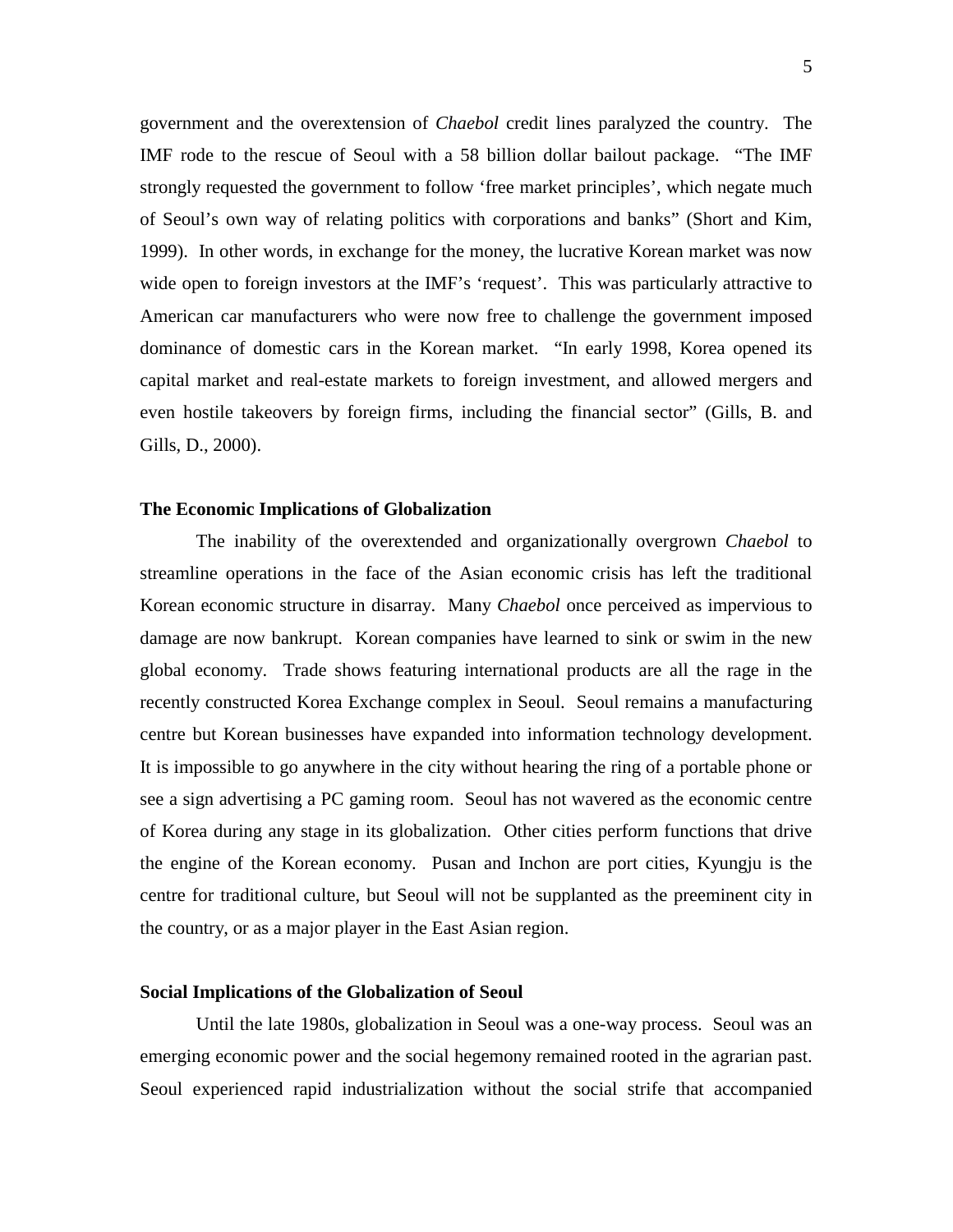industrialization in the west. Students and workers rallied in other regions of the country but Seoul remained rigidly traditional and socially stable in the midst of dramatic economic change. The staging of the Olympics changed the city forever. Seoul became a destination for foreigners who, for the first time in its history, were not interested in taking over the country. Suddenly, hundreds of different cultures descended on the city. A US military presence was long established in Korea since 1950, but the Americans and Koreans lived in an uneasy status quo. The Olympic experience allowed a large amount of visitors and television viewers to learn about a previously isolated place.

 The 1990s have seen social changes occurring as rapidly as economic change occurred in the 1960s. The social spin-offs of rapid industrialization became manifest in Korean society. Koreans were increasingly exposed to western culture in the form of cinema, music, television, literature, sport and fashion. Korea was a textile power and many of the fashions produced for export were sold cheaply in the streets of Seoul. Whole marketplaces became devoted to the sale of excess goods prepared for export but sold domestically.

The social institutions of filial piety, arranged marriage and gender roles entrenched in Korean life for millennia began to unravel. Exposure to other ways of life has resulted in a dizzying cultural revolution taking place in Seoul. The meeting of western culture and ancient social practice creates tremendous cultural change every few years. Cultural change that took decades to unfold in the west now occurs on a yearly basis in Seoul. Traditional Korean practice dictates it is immoral to show affection to others of the opposite sex in public, yet the influence of international media has shown younger Koreans that expressions of affection are acceptable. The ancient Confucian rules still exert great social influence, but the social practices of other cultures, most notably from the US, are picked up by younger people very quickly. It is common to see elderly Seoulers strolling along the streets of Seoul in traditional Korean garb pass a group of skateboard gangsters.

International cultural ideals now mix with Korean social practice to form unique hybrids endemic of Korea. Koreans flock to see American movies but the taste in movies differs from the American audience. Baseball and basketball are immensely popular in Seoul, yet the events are more like rock concerts than sporting events, complete with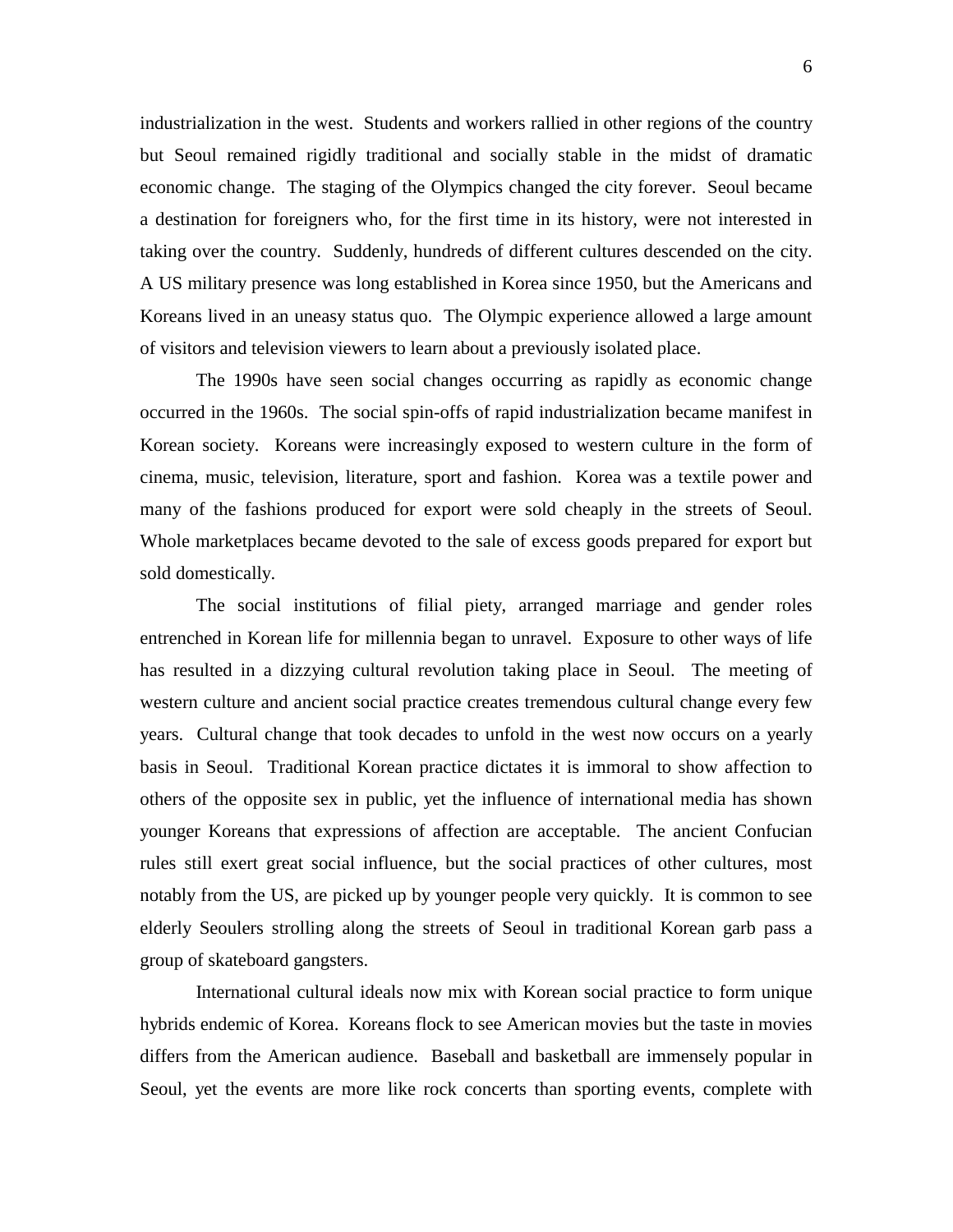cheerleaders and constant music. Use of English is popular, yet the resultant changes to the language have resulted in the creation of a new lexicon, Konglish, which incorporates English phrases directly into Korean. Accompanying exposure to global products of the mass media glorify pathologies most widely associated with American cities, including vandalism, crime, firearm violence, and premarital sexual activity amongst the young. Seoul was once perceived as one of Asia's safest cities, but that perception is changing as the problems associated with large international cities rise.

The IMF economic crisis brought with it a new series of social changes. For the first time in generations, many Koreans were now without a guaranteed job. The *Chaebol* were forced to layoff massive amounts of employees in order to become financially solvent. The absence of a government managed welfare system resulted in once wealthy management employees selling anything they could from a push cart in order to make a meager wage to as many as one former employee a day committing suicide during the height of the crisis. As table 2 shows, unemployment became a serious issue in post-IMF Korea.

|                                             | 1994       | 1995       | 1996       | 1997             | 1998         |
|---------------------------------------------|------------|------------|------------|------------------|--------------|
| Jobless rate $(\%)$<br>Thousands of jobless | 2.2<br>445 | 1.8<br>338 | L.8<br>387 | 99<br>4.A<br>476 | 7.6<br>1.651 |

Source: Dong-A Ilbo, 27 August 1998.

**TABLE 2: Trend of Unemployment Rates, July 1994- July 1998** 

The opening of Korea resulted in an influx of workers from across Asia. "There were an estimated 370 000 migrant workers in Korea in February 1998. Their legal status and civil rights as foreigners and workers have been hotly debated in Korea, and their presence in general has raised questions about what constitutes the Korean workforce and nation and who is Korean" (Moon, 2000). Workers from China, Bangladesh, the Philippines and Indonesia are highly visible in Seoul. A new wave of young professionals from North America and Europe live in Seoul as instructors and businesspeople. These foreigners bring different tastes and cultural ideals to a society that was virtually unchanged until 1988. As the economic effects of globalization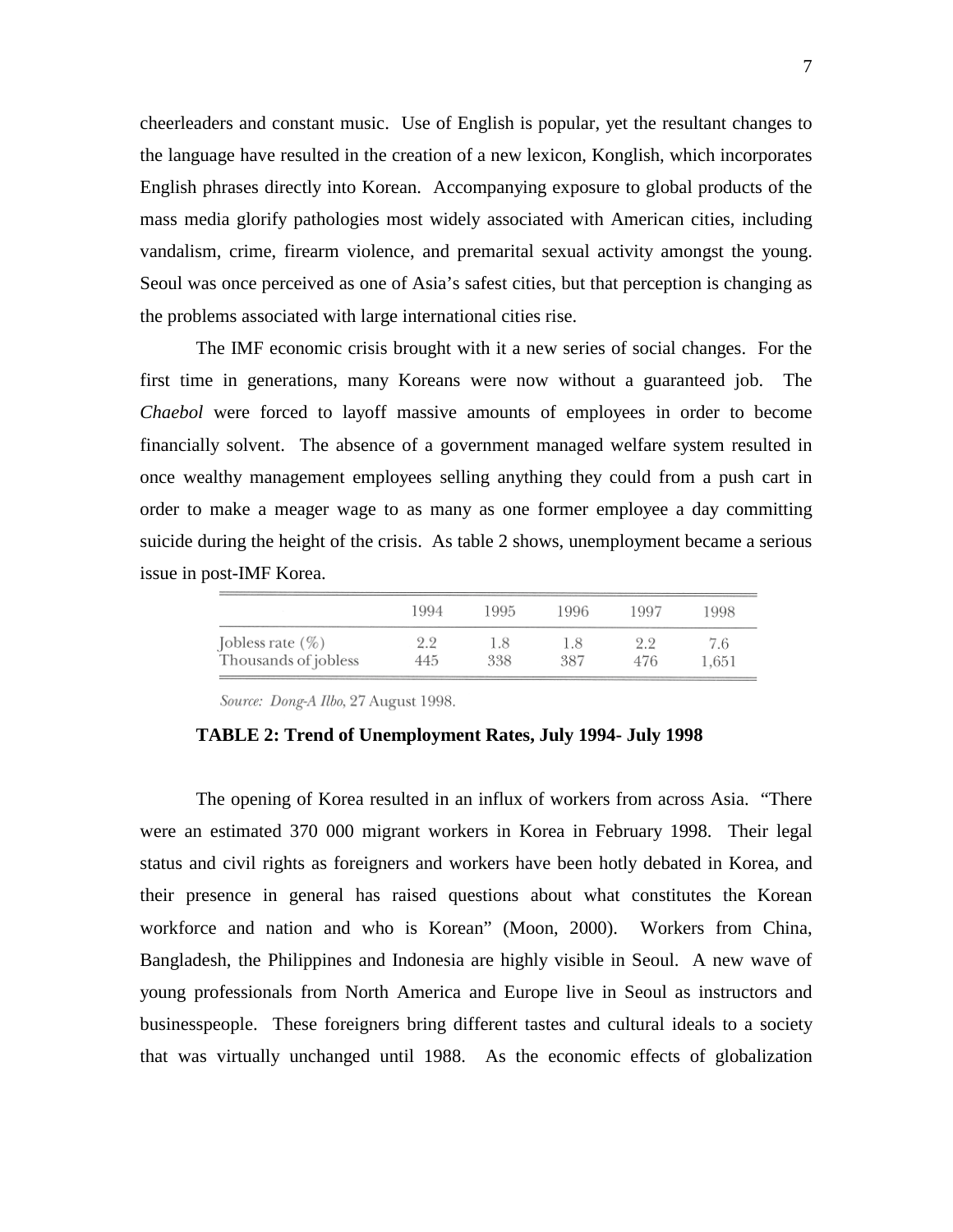completely reshaped Seoul in the 1960s, the social effects of globalization will continue to transform Seoul in the coming decade.

#### **Spatial Implications of Globalization**

With the country focusing on industrialization, Seoul has seemed to forego its agrarian village life. The city is extremely crowded and plagued by a host of environmental problems, including smog and heavy pollution. Western style planning was ignored in the 1960s in favour of unchecked and rapid industrial expansion. The practice of planning existed, but it was conducted as it would have been in a socialist state of the same era. Planning is still a top down process, with the state deciding where major housing developments will locate and the vast majority of people live in housing tenements in Seoul. Industrial, commercial, and residential land-uses converge in a seemingly unplanned organic mix in the city. Several zones of the city are dedicated to specific land uses, but most neighbourhoods contain a jumble of high-density uses.

The high population density values continue to grow with the construction of new high-rise housing estates. The utilitarian designed apartment complexes dominate the cityscape. With the exception of three business centres in the city, the urban form is composed of apartment blocks intermixed with a wide range of uses. The city is supported by an efficient and well-used public transport system of busses, trains and subways. However, the freeway network in Seoul rivals that of a North American city. In lieu of a private residence, the car has become the symbol of a Seoulers affluence. Being seen in the right car is the mark of any well-to-do Seouler, even if they are locked in a three hour traffic jam. Housing choice is limited. Since most Seoulers will live in an apartment, either of the high-rise or 5 storey walk up variety, the most important factor in choosing a home is not what kind of residence you have but where it is located. In a city where most housing is identical, location is everything. Seoulers will spend thousands of dollars US to secure a home in one of Seoul's trendier districts, or to live beside the Han River. Like other densely populated centers, the affluent and poor can live close to one another yet in completely different worlds.

 Environmentally, Seoul has paid a terrible cost for its industrial emergence. The Han River is filled with the pollutants of industrial waste. The lack of regard for the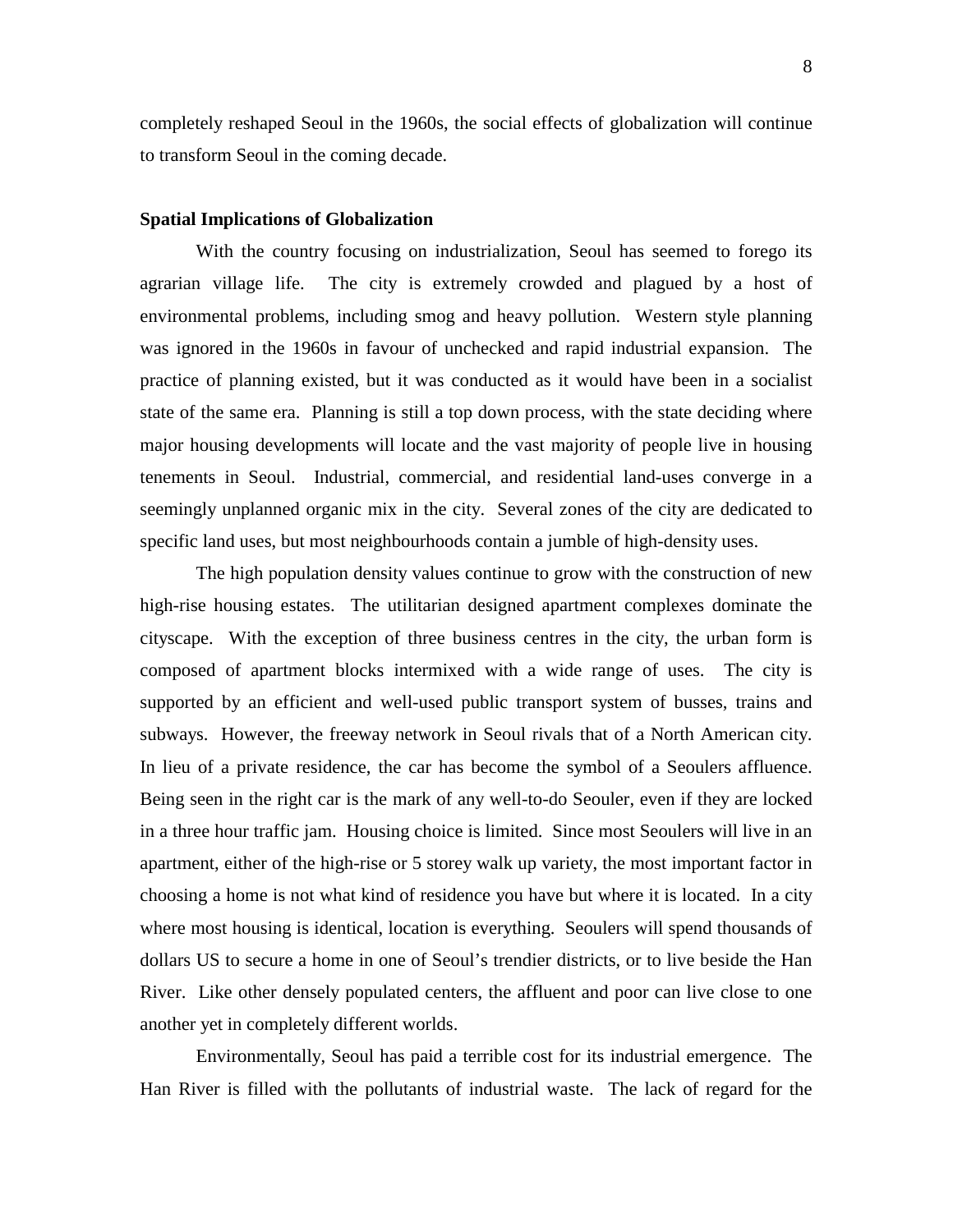sensitivity of the environment in the 1960s is only now being addressed. It has been a problem to rectify the establishment of natural areas when millions of Seoulers are living in inadequate housing tenements. Urban pollution and congestion has lead to explosive growth in the suburbs. Suburban life mirrors that of Seoul; the densities remain high and the linkages to Seoul remain intact but the mountains are more accessible. The ring of suburbs now contains 4 million people looking for a better life. Instead, many suburbanites concede they have merely exchanged problems of pollution and crowding for a lengthy commute. As affluence grows and exposure to international ways of life increases via personal contact and the unchecked growth of internet access, Seoulers will demand changes to the city that allow for people to pursue healthier lifestyles. The city must rectify the growing demands of a population increasingly knowledgeable about alternate urban lifestyles and the need to provide the growing population with adequate housing.

### **What makes Seoul special and unique?**

 Several distinctive features create Seoul's unique urban identity. Without any doubt, Seoul is THE place to be in Korea. From the Olympics to the upcoming World Cup of Soccer in 2002, Seoul continues to gain exposure by playing host to major international events. Most Koreans wish to live in Seoul, if not for the city's economic strength and opportunity but for its pace of life and cosmopolitan feel. Seoul is the venue of any international project entering into Korea. There is an attitude that anything can be done anywhere at anytime in Seoul. In this regard, Seoul has become a truly global city.

 Even in the face of rampant globalization, Seoul remains fiercely Korean. The history if the Korean people is full of foreign domination and suffering, and the gains made by the Korean over the past 50 years will only grudgingly be traded for international prosperity. Like other global cities, Seoul has transformed the products of international corporations to suit its own tastes. You can buy a Big Mac anywhere, but it is doubtful you can buy a side order of squid in an American McDonalds. The symbols of a global city are everywhere, from the signs of multinational corporations to the recent inclusion of foreign players in the Korean Baseball Organization. New culture is assimilated into the culture to create something Korean. Korean hip-hop is the most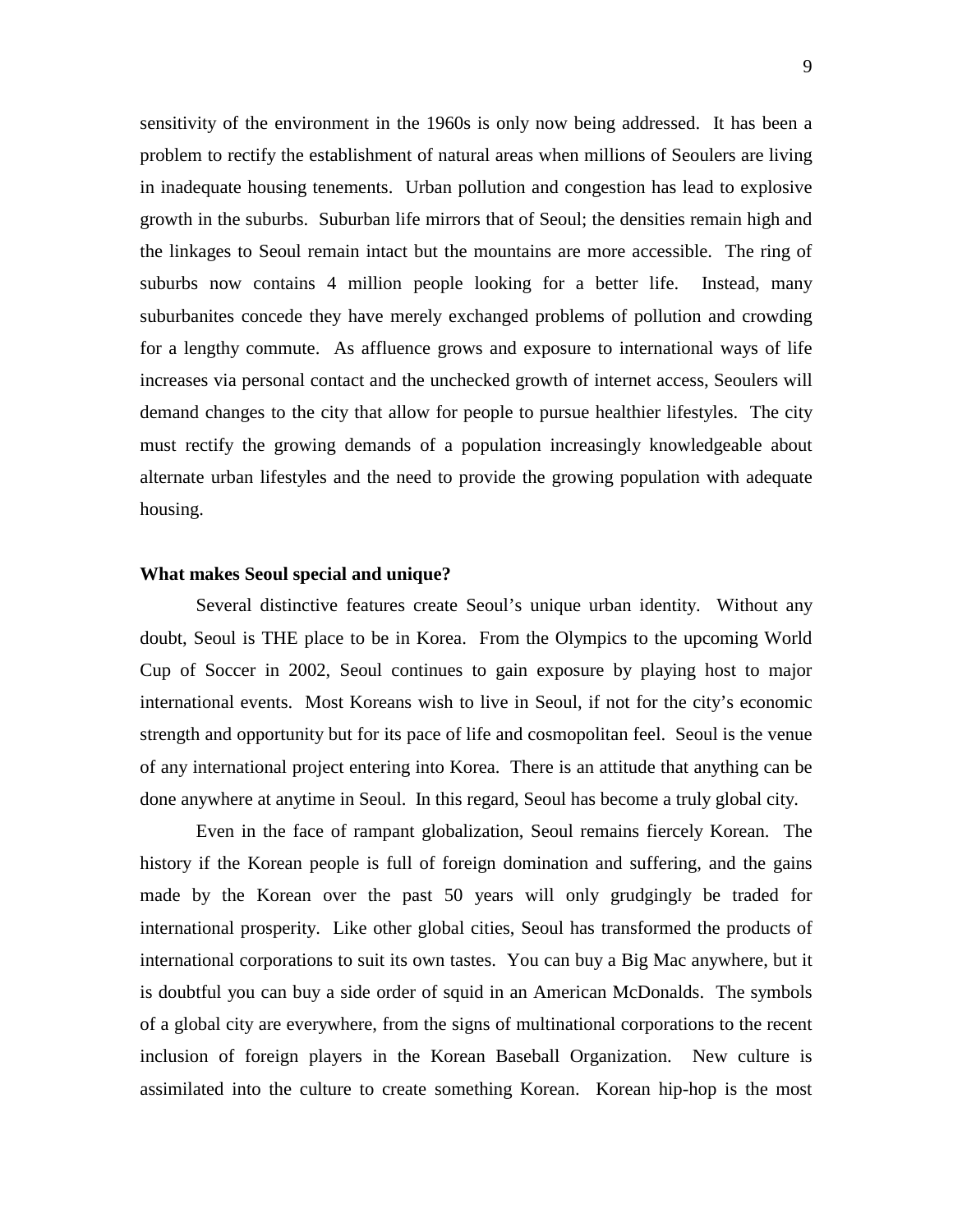popular form of music among the young in Korea. Merging American rap and some traditional Korean folk music produces a sound unique to Korean that provides a voice for the socially and technically astute younger generation.

 Modern Seoul continues to function via the strong underlying Confucian moral obligations of duty and order. With the erosion of these traditional beliefs, the social and physical structure of Seoul is suffering. The prior generations understood that the economic growth of the nation was of paramount importance. Now, with a growing segment of the population driven by new political freedoms and international exposure, the order within the city is being undermined. Over the past 50 years, there has been a sense of a fast paced life in Seoul, but areas of the city are now a place of danger. The era of suppression of individual demands for the betterment of the fatherland is over; Seoulers want the good life for themselves and their families.

 No discussion of the globalization of Seoul can be concluded without discussion of North Korea. Just 40 km north of Seoul lies the most heavily protected military border in the world. Where Seoul has accepted the good and bad of globalization, North Korea remains one of the world's few pockets untouched by globalization. International pressure, from the US, Japan, and China, has reinvigorated southern strategies to reconcile the conflict on the Korean peninsula. In August 2000, the leaders of the two Koreas met for the first time ever. There is a growing yet cautious optimism about the possibility of Korean unification. Undoubtedly, Seoul will play the major role in this process. Already, the number one highway symbolically links Seoul with the north, even if the roadway effectively ends at the Demilitarized Zone. The process of globalization in Seoul will provide many lessons if, and when the North is opened to a global world.

#### **Conclusion**

The process of globalization has changed Korea from an agricultural-based society to a post-industrial power in 70 years. Seoul, once an agricultural fortress outpost, is now a bustling global city harbouring every possible economic activity. It is the resilience of the Korean people that has allowed the city to recreate itself after the calamity of the Korean War. A new battle is being fought today in Seoul, a battle